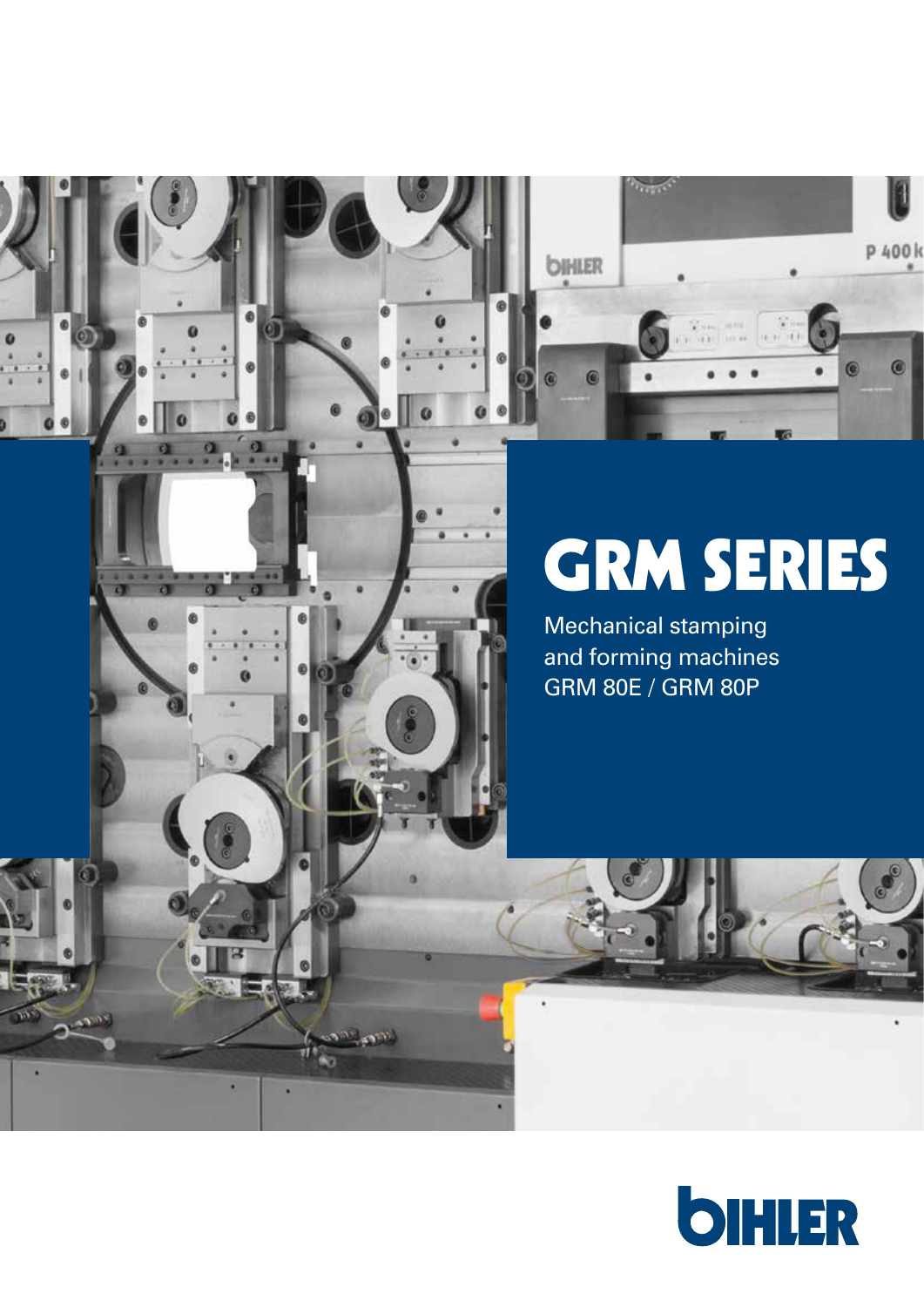# More economical large-scale production

Produce stamped and formed parts in large batches with even higher productivity. Benefit from the high performance and excellent manufacturing quality of the universal GRM machines. These mechanical machines offer cost-effective assembly production with their large processing space for stamping, bending, assembling, welding, thread forming, screw insertion etc.

Innovative quick-change systems and the excellent accessibility to all processing stations guarantee minimum setup and tool changing times. Equipped with the latest control technology you operate the GRM machines easily and comfortably.

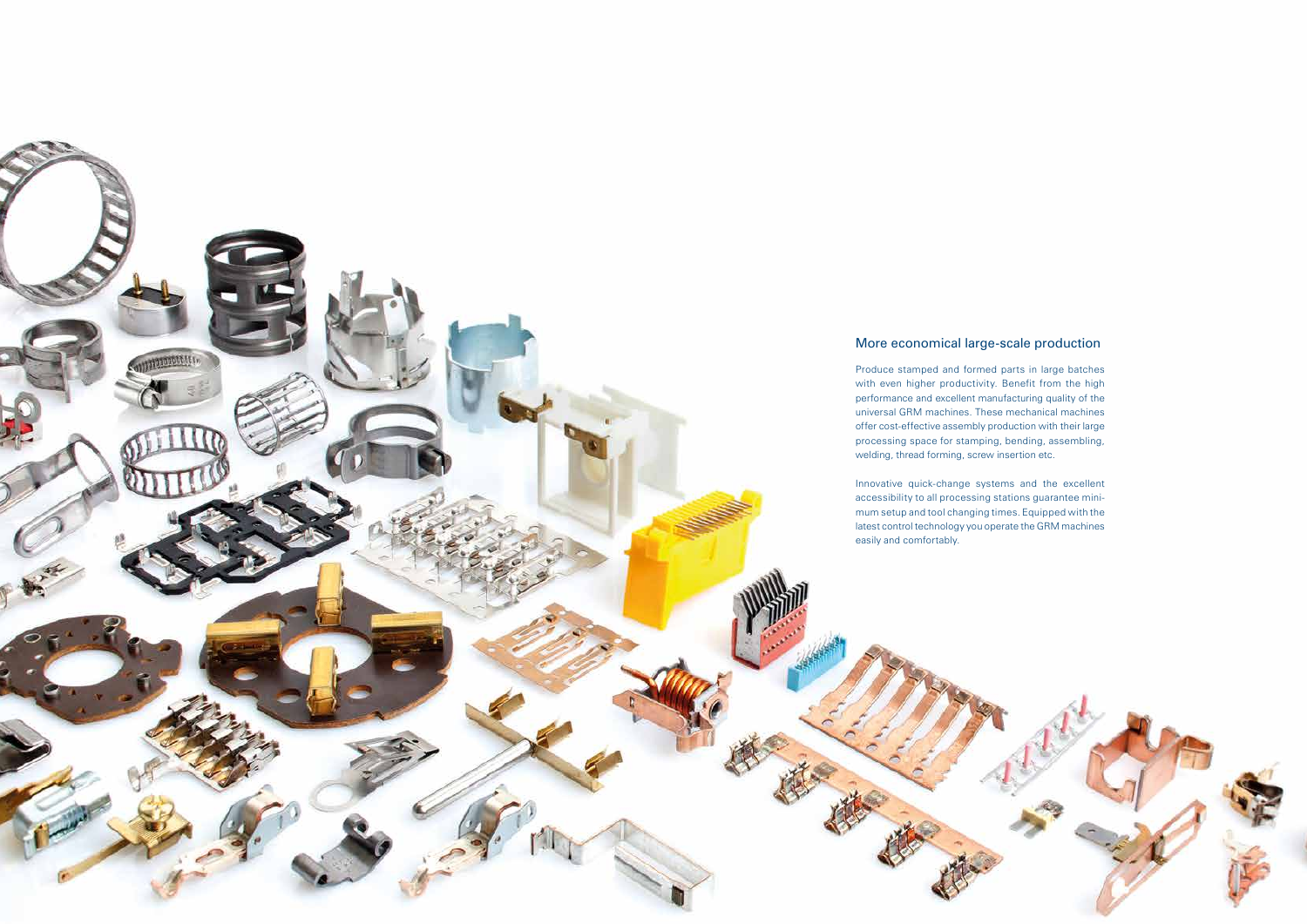

# Highlights at a glance

- **Universal machine system for economical** production of stamped and formed parts
- $\blacksquare$  High production speeds of up to 250 1/min.
- Designed for radial and linear processing concepts
- Stable 300 kN two-point eccentric press with large installation capacity
- **Large central aperture for variable central** mandrel movement
- Accessories fully compatible for the whole GRM series
- Comprehensive control and monitoring functions
- Easy to use VC 1E control with 15" touch screen

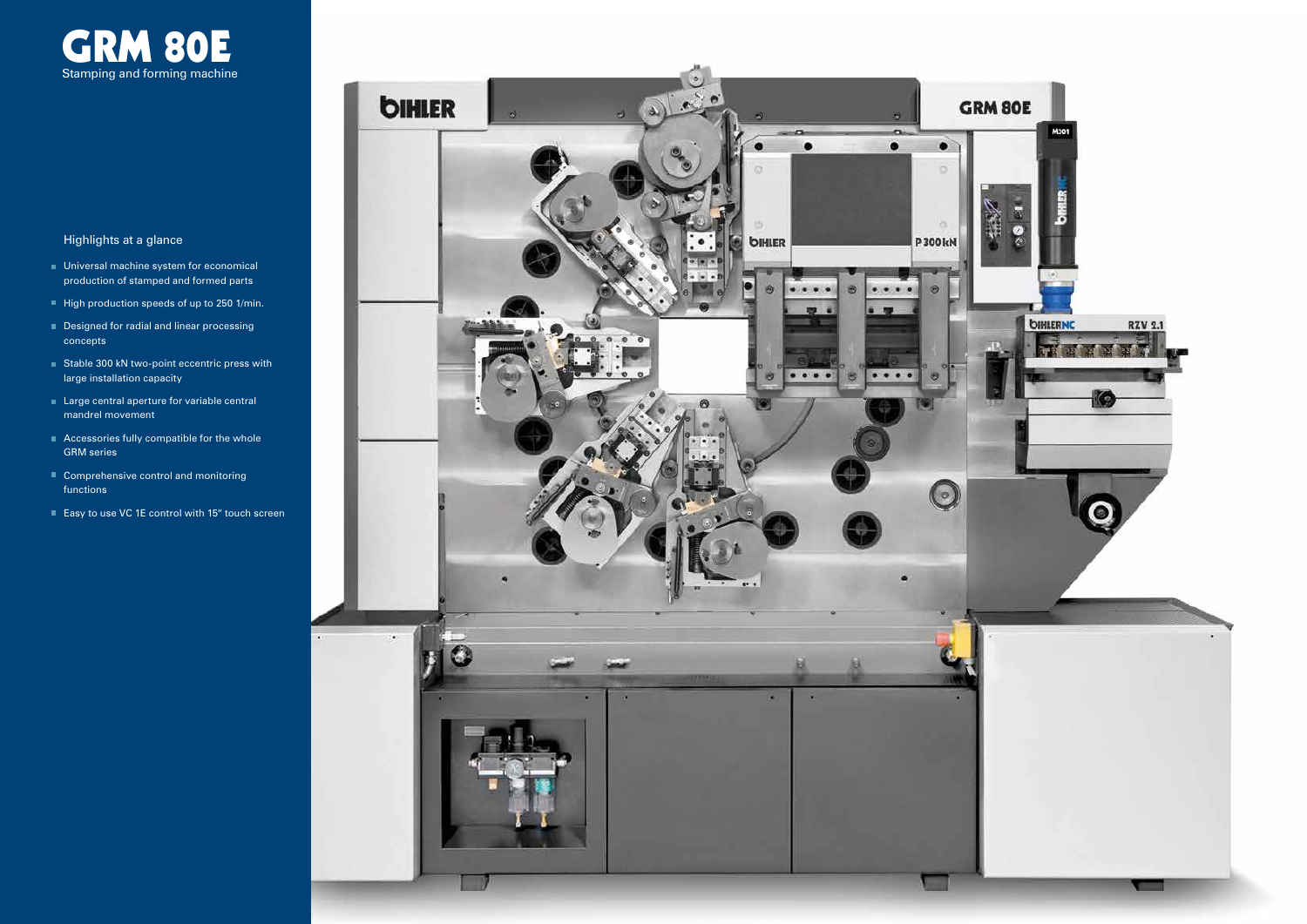#### Stable press for precise cuts

The stable 300 kN two-point eccentric press offers a lot of space for bulky cutting tools. There is plenty of space to fit dies up to 540 mm in length and 230 mm in width. For low cutting pressure a 100 kN eccentric press can be used. Compatibility to units of older machines is ensured. Separate press capacity monitoring is offered as an option for each con-rod.



#### Precise material feed

Mechanical standard, traverse and tandem feeds to satisfy the highest requirements for precision and speed. Feed time reduction offers larger head angles for comprehensive processing. Optional the highly dynamic NC radial gripper feed RZV 2.1 can be added.



# Central mandrels for additional movements (GRM 80E/P)





The machine has a large opening in the work plate for horizontal control and ejection movements from the rear (length 644 mm, height 200 mm). 10 mounting positions on the rear offer variable mounting options for a maximum of 3 central mandrels. These movements segregate the tools, making them even more accessible and provide new areas of application. Optional: NC controlled central mandrels. This means the entire machine setup can be performed from the front.



### Slide units with tool rapid-clamping system (GRM 80E/P)

Depending on the force required and the space available, cam driven, normal, narrow, sub-bed, wide or special design slide units are available with rigid or sprung retraction. To achieve fastest tool-exchange all slide units are equipped with a rapid tool-clamping system. Optional sensor-based protection of the slide unit guarantees maximum production safety.



# Easy and fast handling

The punch-holder interlock is quickly and easily released by a pin. After the new tool is inserted it must only be fixed using the clamping pin.

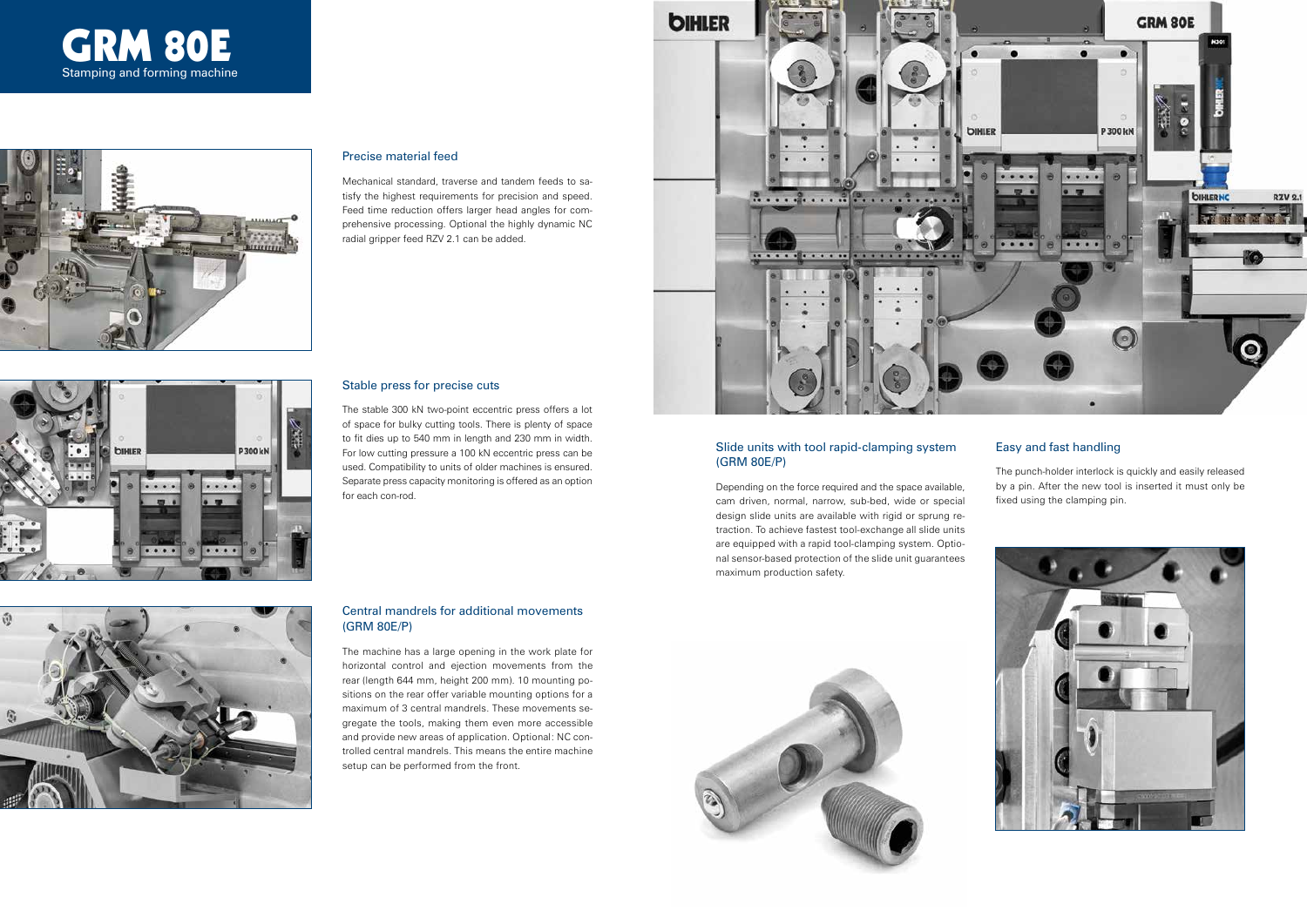

# Highlights at a glance

- **Powerful machining system for extended range of** applications (sub-assemblies)
- $\blacksquare$  High production speeds of up to 250 1/min.
- Greater processing room thanks to the spatial division of stamping and forming operations
- **More than 2100 mm travel for linear tool** applications
- 400 kN two-point eccentric press with large installation capacity for bulky cutting tools
- $\blacksquare$  Integration of several NC axes for easier tooling solutions
- **Large central aperture in the work plate for** flexible central mandrel movements
- Easy to use VariControl VC 1 with 15" touch screen

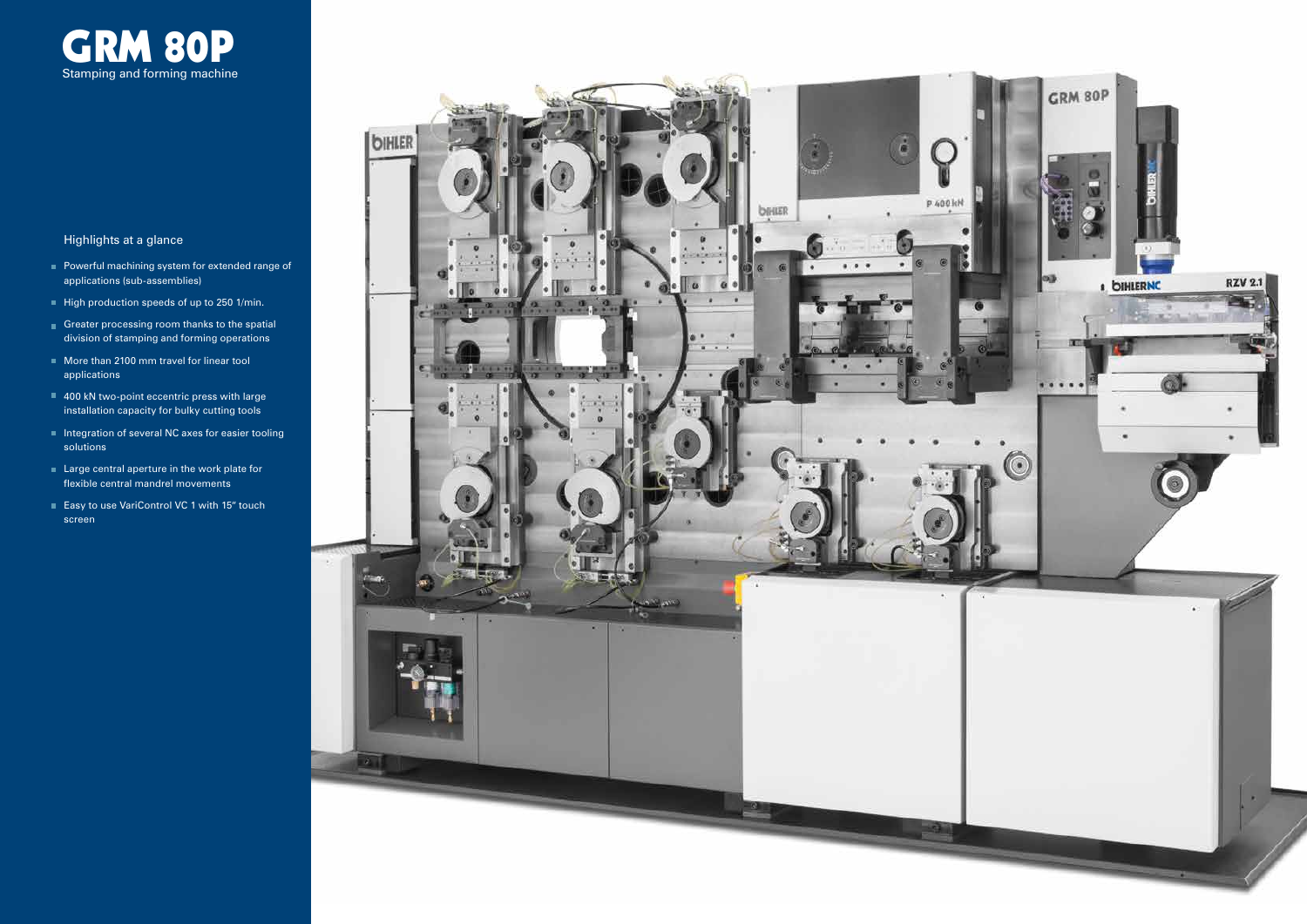#### Highly dynamic NC material feed

The NC feed RZV 2.1 impresses with high feed speeds and excellent positioning accuracy. Profit from variable feed lengths (zero to infinity) as well as various feeder entry lengths and movements (forwards and backwards) in one working cycle. The RZV 2.1 automatically compensates for thickness tolerances in the material.

The shorter feed angle leaves a greater machining angle for optimum cam plate movement. This results in smoother running and higher production speeds. A mechanical feeder unit with feed time reduction can be installed as an option.

#### Integration of NC axes

Integrate several NC axes in respective manufacturing concepts and simplify your tooling solutions. The compact NC units offer plenty of machining freedom. Working stroke, working location and motion profile are programmed freely over the entire operating range.

Maximum performance can be achieved at any time and in any stroke position. Forming motions can be implemented with constant force transmission. Conversion during tool changes can be performed quickly and easily without additional mechanical elements – simply with the controller.



#### Stable press for long tool service life







The 400 kN two-point eccentric press offers plenty of room for cutting tools with lengths up to 670 mm and widths up to 230 mm. The pretensioned press casing offers high rigidity - for maximum precision of workpieces and long tool service life.

Temperature sensors on the bearing positions and the integrated press capacity monitoring system guarantee maximum tool and process reliability.



# Highly accurate strip guide

Two drive positions are fitted below the press. Drawing bushings, forming anvils or forming movements can be initiated in the press from below. This means the punch strip does not have to be lifted when processing with the cutting tool. The strip guide is significantly more accurate. Complicated maneuvering in the cutting tool is avoided.

#### More space due to separate press module

The clear separation of stamping and forming offers more space for bulky processes. With over 1400 mm travel for linear tool applications a total of more than 2100 mm is available on the work plate, if the press is included. Additional process modules for thread forming, welding, screw insertion, mounting, laser marking, etc. can be integrated with flexibility in different applications.

#### Protected all around

With the standard full machine enclosure you are fully protected. Two sliding doors on the front and back offer maximum personal and noise protection.

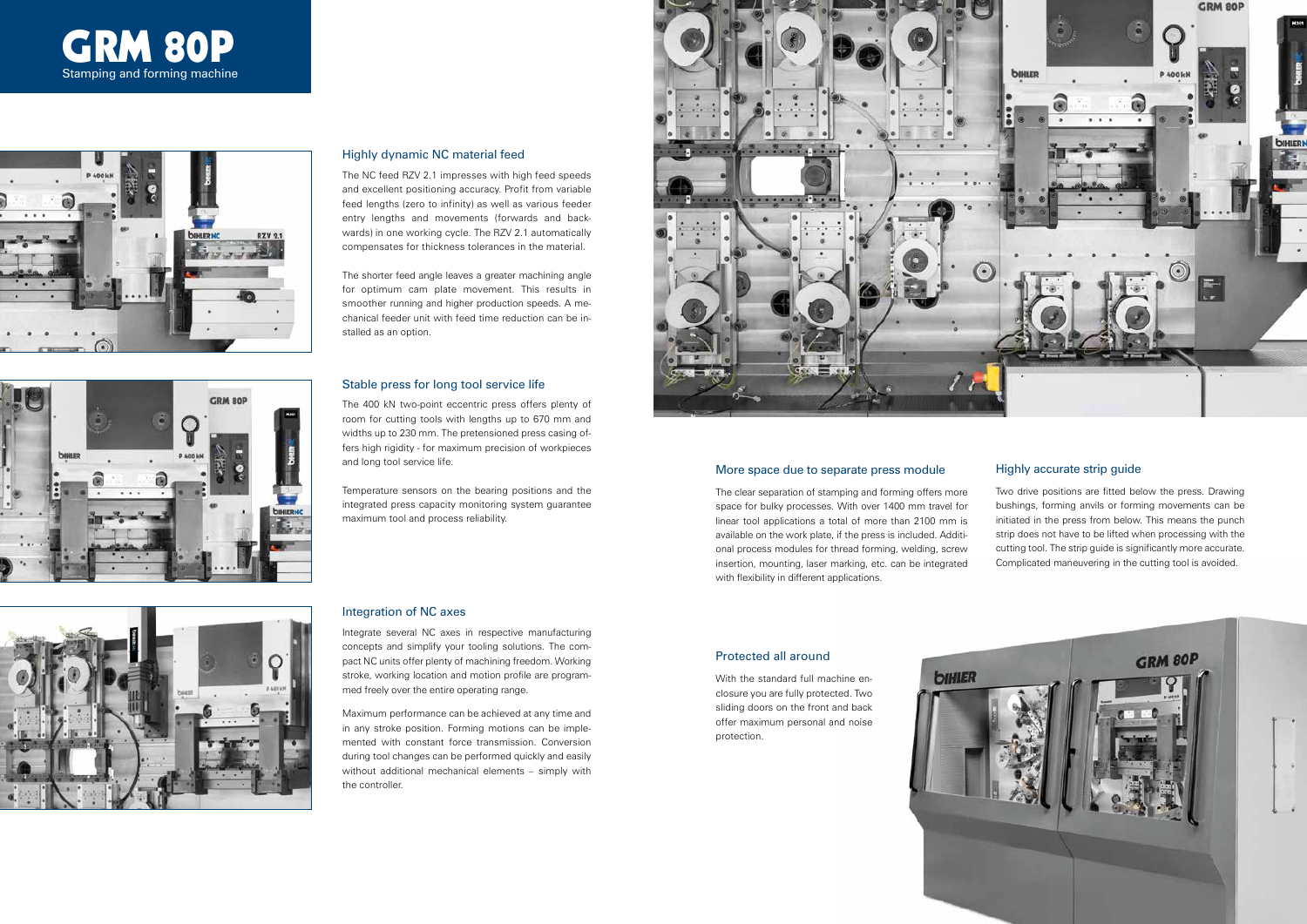The highlights at a glance

- Simple, versatile machine setup without external programming device
- Customized production menues and user interfaces
- **Multimedia diagnostic and online help system**
- Freely configurable production menus and user interfaces
- Integrated monitoring system of production and machine sensoring data



### Intuitive handling

The GRM series is equipped with the machine and process control VariControl VC 1(E). The control system ensures simple handling and monitoring of complex production and assembly processes via a 15" touch display and a multifunctional keyboard.



#### Easy programming

Direct and easy programming of NC process modules (feeding unit, thread forming unit, screw insertion unit) via a simple input screen.



# Support at the touch of a button

The extremely versatile remote maintenance solution fulfils the exacting support requirements. The portal provides full access to the machine's control and all networked components. At the touch of a button on the control cabinet the secure connection is established.

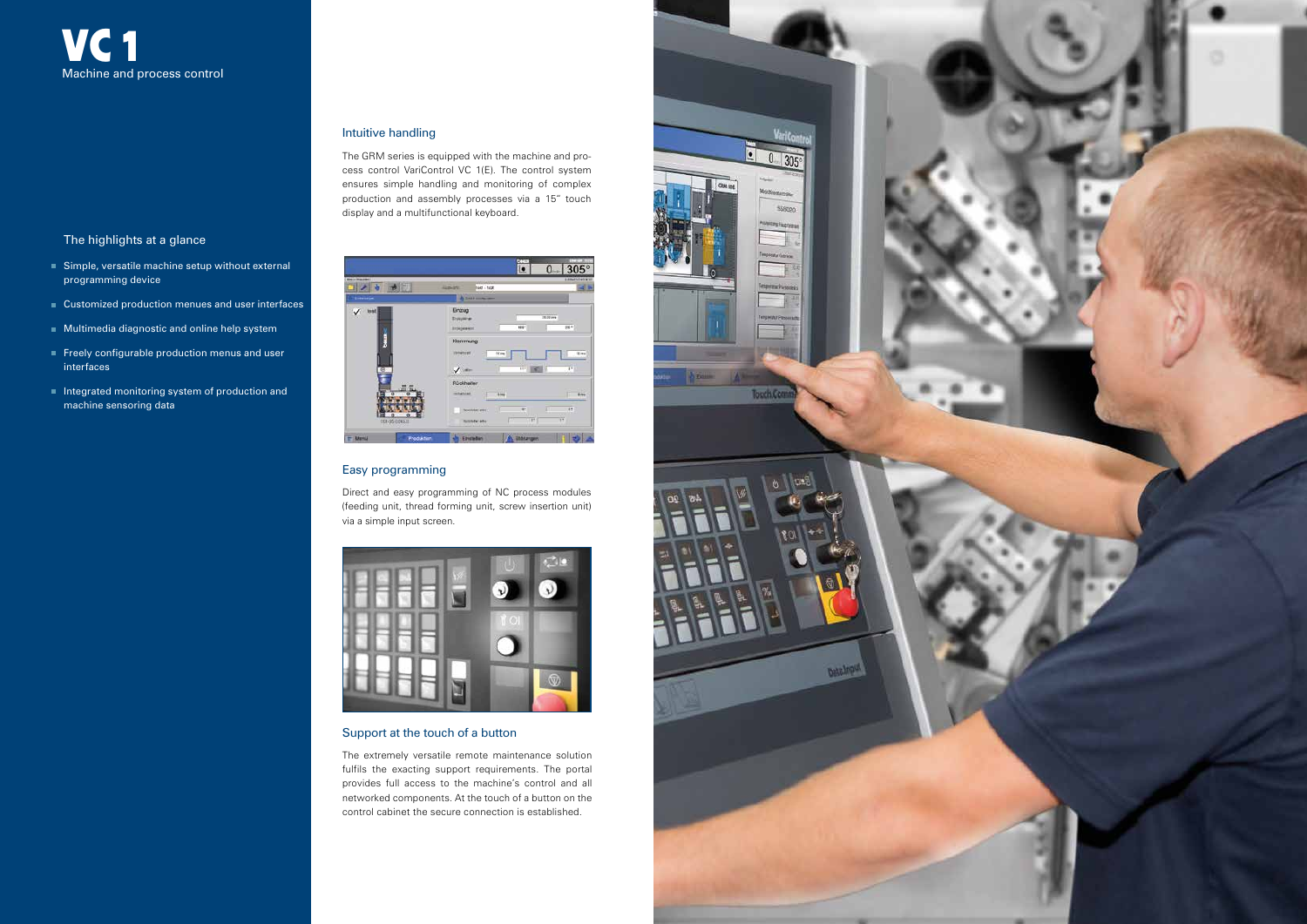Housing with single processing side; 26 drive positions for radial and linear manufacturing; rear side with 10 drive positions for central mandrel movements; centre aperture (length 644, height 200 mm)

Infinitely variable from approximately 5 to a max. of 250 rpm

Infinitely adjustable drive; nominal drive power 17 kW

VariControl VC 1 process control in separate, stand-alone control cabinet 700x700x2100 mm with power supply unit and electronic control and monitoring system; operating panel with 15" TFT touch screen, keyboard and control elements; 1 machine-controller with I/O bus modules for the entire machine control; 1 tool-controller with I/O bus modules; standard are 2 freely-programmable modules, each of which is equipped with 8 channels programmable as input or output; 1 bus module programmable with 16 inputs and 16 outputs; 1 press force monitor, slide force monitor as option

Maintenance unit with 2 tap connections for oil-free air; normal pressure 6 bar; pressure monitoring with machine cut-out

Pneumatically operated hydro pump with pressure accumulator and valves for hydraulic feed activation; Pmax.=144 bar

Single-line central oil lubrication system for machine and system modules, optionally available with integrated oil recovery and/or oil disposal system; air-pressure activated pump, 4.5 litre capacity; function monitoring; 17 free quick-release couplings

Installation of a maximum of 3 side-by-side positively-controlled or spring-return central-mandrels possible, max. stroke 80 mm, max. nominal force 20 kN; max. 1 standard central mandrel, stroke 80 mm, nominal force 35 kN, as option: NC central mandrels

NC radial gripper feed RZV 2.1, feed length from 0 to infinity; optional: mechanical feed, attached on right side of enclosure

Two-point eccentric press; nominal capacity 400 kN; stroke 20 mm, fitting height at BDC 157 mm, stroke position adjustment –4 mm, mounting space for die sets up to 670 mm length and 230 mm width; max. strip width 80 mm (larger strip widths on request possible), electronic press force monitoring

Positively-controlled or spring-return normal slide units, stroke from 35 mm to 95 mm, max. nominal force 90 kN; positively-controlled or spring-return narrow slide units, max. stroke 70 mm, nominal force 50 kN; bottom slide units max. stroke 25 mm, nominal force 30 kN; enlarged slide units, max. stroke 50 mm, nominal force 45 kN \* integration of NC units as option

Bellcrank lever units, double slide units, coiling slide units, tie rod control units, etc. available upon request

With rapid release of straightening roller; various versions for all admissible widths of strip and wire diameters are available

Full enclosure for personnel and noise protection in accordance with the EC Machinery Directive 98/37/EC, 2 sliding doors

With full enclosure: width 3,930 mm x depth 1,595 mm x height 2,220 mm; 4,500 kg subject to equipment (without tools)

Housing with single processing side; 22 drive positions for radial and linear manufacturing; rear side with 10 drive positions for central mandrel movements; centre aperture (length 644, height 200 mm)

Infinitely variable from approximately 5 to a max. of 250 rpm

Infinitely adjustable drive; nominal drive power 17 kW

VariControl VC 1E process control in separate, stand-alone control cabinet 700x700x2100 mm with power supply unit and electronic control and monitoring system; operating panel with 15" TFT touch screen, keyboard and control elements; 1 machine-controller with I/O bus modules for the entire machine control; 1 tool-controller with I/O bus modules; standard are 2 freely-programmable modules, each of which is equipped with 8 channels programmable as input or output; 1 bus module programmable with 16 inputs and 16 outputs; 1 press force monitor as option, slide force monitor as option

Maintenance unit with 2 tap connections for oil-free air; normal pressure 6 bar; pressure monitoring with machine cut-out

Pneumatically operated hydro pump with pressure accumulator and valves for hydraulic feed activation; Pmax.=144 bar

Single-line central oil lubrication system for machine and system modules, optionally available with integrated oil recovery and/or oil disposal system; air-pressure activated pump, 4.5 litre capacity; function monitoring; 17 free quick-release couplings

Installation of a maximum of 3 side-by-side positively-controlled or spring-return central-mandrels possible, max. stroke 80 mm, max. nominal force 20 kN; max. 1 standard central mandrel, stroke 80 mm, nominal force 35 kN, as option: NC central mandrels

Mechanical feed unit, extension on housing right-hand side, max. feed length 500 mm, feed-time reduction, hydraulic material clamping; as option: NC radial gripper feed unit RZV 2.1, feed stroke from 0 to infinity

Two-point eccentric press; nominal capacity 300 kN; stroke 16 mm; fitting height at BDC 126 mm, stroke position adjustment –4 mm, mounting space for die sets up to 540 mm length and 230 mm width; max. strip width 80 mm (larger strip widths on request possible); two point eccentric press, nominal capacity 100 kN; stroke 12 mm; table length 250 mm; eccentric press; nominal capacity 100 kN; stroke 16 mm

Positively-controlled or spring-return normal slide units, stroke from 35 mm to 95 mm, max. nominal force 90 kN; positively-controlled or spring-return narrow slide units, max. stroke 70 mm, nominal force 50 kN; bottom slide units max. stroke 25 mm, nominal force 30 kN; enlarged slide units, max. stroke 50 mm, nominal force 45 kN \*, integration of NC units as option

Bellcrank lever units, double slide units, coiling slide units, tie rod control units, etc. available upon request

With rapid release of straightening roller; various versions for all admissible widths of strip and wire diameters are available

Full enclosure for personnel and noise protection in accordance with the EC Machinery Directive 98/37/EC, 2 sliding doors

With full enclosure: width 3,140 mm x depth 1,595 mm x height 2,220 mm; approx. 3.000 kg depending on equipment (without tooling)



GRM SERIES Technical data / Dimensions

# GRM 80E GRM 80P